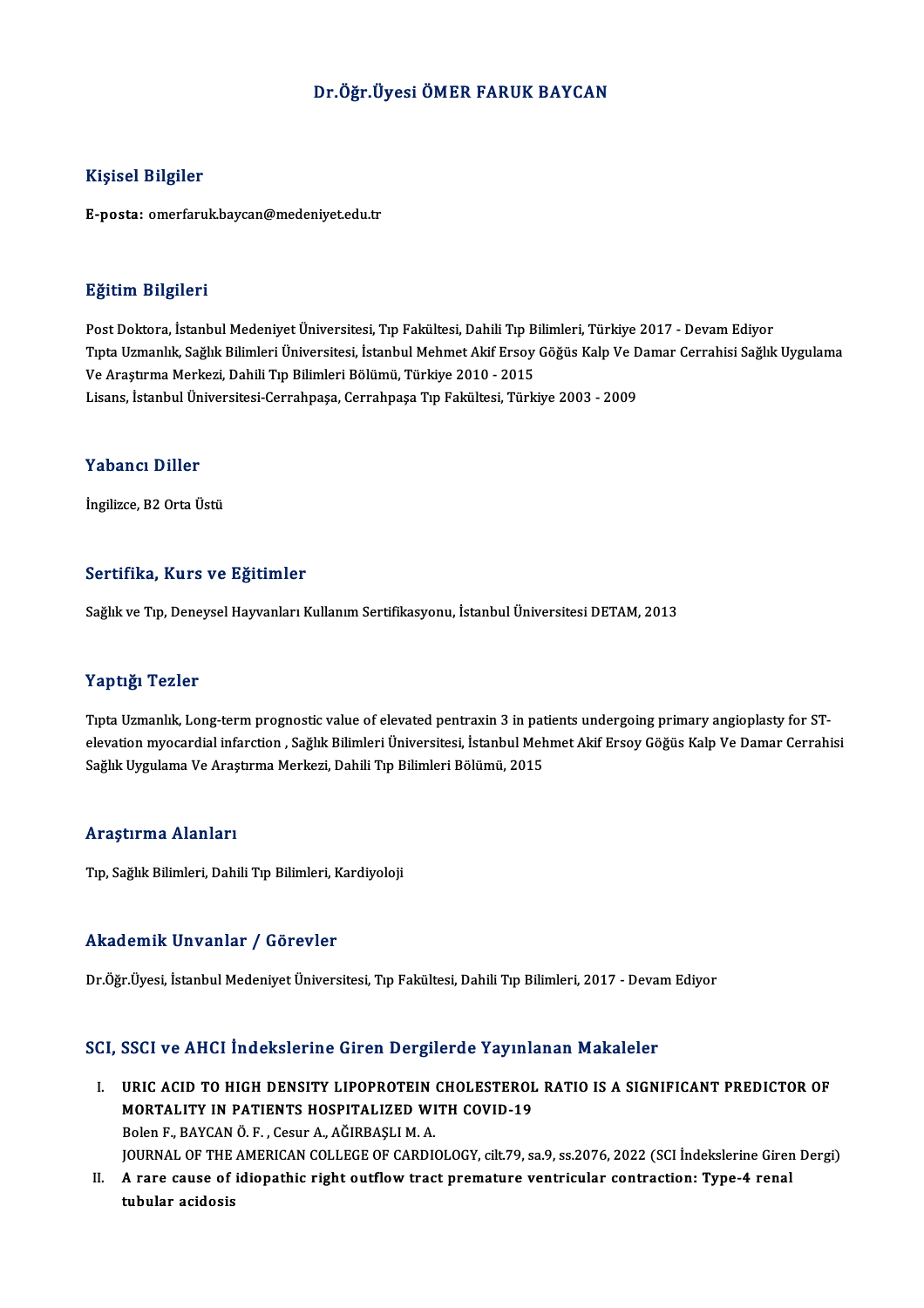ATICI A., TATLISU M. A., BAYCAN Ö. F., Yilmaz Y., ÇALIŞKAN M.

ATICI A., TATLISU M. A. , BAYCAN Ö. F. , Yilmaz Y., ÇALIŞKAN M.<br>PACE-PACING AND CLINICAL ELECTROPHYSIOLOGY, 2022 (SCI İndekslerine Giren Dergi)<br>Impact of Multimodelity Imaging en the Diagnagie of Left Ventricular Anicel Th

III. Impact of Multimodality Imaging on the Diagnosis of Left Ventricular Apical Thrombus in Patients after Anterior MI PACE-PACING AND<br>Impact of Multime<br>after Anterior MI

Atici A., Asoglu R., Barman H. A., BAYCAN Ö. F.

EUROPEAN HEART JOURNAL, cilt.42, ss.92, 2021 (SCI İndekslerine Giren Dergi)

Atici A., Asoglu R., Barman H. A. , BAYCAN Ö. F.<br>EUROPEAN HEART JOURNAL, cilt.42, ss.92, 2021 (SCI İndekslerine Giren Dergi)<br>IV. Prognostic significance of cardiac injury in COVID-19 patients with and without coronary EUROPEA<br>Prognos<br>disease. Prognostic significance of cardiac injury in COVID-19 patients with and without coronary<br>disease.<br>Barman H., Atici A., Sahin I., Alici G., Aktas T., Baycan Ö. F. , Ozturk F., Oflar E., Tugrul S., Yavuz M., et al.<br>Caronary

disease.<br>Barman H., Atici A., Sahin I., Alici G., Aktas T., Baycan Ö. F. , Ozturk F., Oflar E., Tugri<br>Coronary artery disease, cilt.32, ss.359-366, 2021 (SCI İndekslerine Giren Dergi)<br>Flavated D. dimar lavals an admission

- Barman H., Atici A., Sahin I., Alici G., Aktas T., Baycan Ö. F. , Ozturk F., Oflar E., Tugrul S., Yavuz M., et al.<br>Coronary artery disease, cilt.32, ss.359-366, 2021 (SCI İndekslerine Giren Dergi)<br>V. Elevated D-dimer level Coronary artery disease, cilt.32, ss.359-366, 2021 (SCI in<br>Elevated D-dimer levels on admission are associat<br>COVID-19: A systematic review and meta-analysis<br>Cunger B. Atisi A. Baysan O. E., Alisi C. Orturk E. Tugnul Gungor B., Atici A., Baycan O. F., Alici G., Ozturk F., Tugrul S., Asoglu R., Cevik E., Sahin I., BARMAN H. A. COVID-19: A systematic review and meta-analysis<br>Gungor B., Atici A., Baycan O. F. , Alici G., Ozturk F., Tugrul S., Asoglu R., Cevik E., Sahin I., BARMAN H. A<br>AMERICAN JOURNAL OF EMERGENCY MEDICINE, cilt.39, ss.173-179, 20 Gungor B., Atici A., Baycan O. F., Alici G., Ozturk F., Tugrul S., Asoglu R., Cevik E., Sahin I., BARMAN H. A<br>AMERICAN JOURNAL OF EMERGENCY MEDICINE, cilt.39, ss.173-179, 2021 (SCI Indekslerine Giren D.<br>VI. Echocardiograph
- AMERICAN JOURNAL OF EMERGENCY MEDICINE, cilt.39, ss.173-179, 2021 (SCI İndekslerine Giren Derg<br>Echocardiographic features of patients with COVID-19 infection: a cross-sectional study<br>Barman H. A. , Atici A., Tekin E. A. , Echocardiographic features of patients with COVID-19 infection: a cross-sectional student and H.A., Atici A., Tekin E.A., Baycan O. F., Alici G., Meric B.K., Sit O., Genc O., Er F., Gungor B.<br>INTERNATIONAL JOURNAL OF CARDI Barman H. A., Atici A., Tekin E. A., Baycan O. F., Alici G., Meric B. K., Sit O., Genc O., Er F., Gui<br>INTERNATIONAL JOURNAL OF CARDIOVASCULAR IMAGING, 2020 (SCI Indekslerine Giren)<br>VII. Serum Asymmetric Dimethylarginine Le
- INTERNATIONAL JOURNAL OF CARDIOVASCULAR IMAGING, 2020 (SCI İndekslerine Giren Dergi)<br>Serum Asymmetric Dimethylarginine Levels in Patients with Vasovagal Syncope.<br>Atıcı A., Aciksari G., Baycan Ö. F. , Barman H., Sonsöz M., Serum Asymmetric Dimethylarginine Levels in Patients with Vasovagal Syn<br>Atıcı A., Aciksari G., Baycan Ö. F. , Barman H., Sonsöz M., Sahin M., Asoglu R., Demirkıra<br>Medicina (Kaunas, Lithuania), cilt.55, 2019 (SCI Expanded İ Atıcı A., Aciksari G., Baycan Ö. F. , Barman H., Sonsöz M., Sahin M., Asoglu R., Demirkıran A., Kul Ş., Gungor B., et al.<br>Medicina (Kaunas, Lithuania), cilt.55, 2019 (SCI Expanded Indekslerine Giren Dergi)<br>VIII. Multilayer
- Medicina (Kaunas, Lithuania), cilt.55, 2019 (SCI Expanded İndekslerine Giren Dergi)<br>Multilayer longitudinal strain can help predict the development of no-reflow in patients with acute<br>coronary syndrome without ST elevation Multilayer longitudinal strain can help predict the development of no-reflow in patients with a<br>coronary syndrome without ST elevation.<br>Atıcı A., Barman H., Erturk E., Baycan Ö. F. , Fidan S., Demirel K., Asoglu R., Demir coronary syndrome without ST elevation.<br>Atıcı A., Barman H., Erturk E., Baycan Ö. F. , Fidan S., Demirel K., Asoglu R., Demir K., Ozturk F., Elitok A., et al.<br>The international journal of cardiovascular imaging, cilt.35, s The international journal of cardiovascular imaging, cilt.35, ss.1811-1821, 2019 (SCI İndekslerine Giren Dergi)
- IX. Effect of age and gender differences on high-sensitive troponin T measurement in the diagnosis of acute myocardial infarction Effect of age and gender differences on high-sensitive troponin T measurement in the diagnosis of<br>acute myocardial infarction<br>Isiksacan N., Biyik I., Opan S., Caglar F. N. T. , Erturk M., Yazan S., Kasapoglu P., Karabulut

a<mark>cute m</mark><br>Isiksacar<br>R., et al.<br>IOUPNAI Isiksacan N., Biyik I., Opan S., Caglar F. N. T. , Erturk M., Yazan S., Kasapoglu P., Karabulut D., Kocam<br>R. , et al.<br>JOURNAL OF LABORATORY MEDICINE, cilt.43, sa.1, ss.35-40, 2019 (SCI İndekslerine Giren Dergi)<br>Comparison

JOURNAL OF LABORATORY MEDICINE, cilt.43, sa.1, ss.35-40, 2019 (SCI İndekslerine Giren Dergi)

R. , et al.<br>JOURNAL OF LABORATORY MEDICINE, cilt.43, sa.1, ss.35-40, 2019 (SCI İndekslerine Giren Dergi)<br>X. Comparison of high sensitive and conventional troponin assays in diagnosis of acute myocardial<br>infarction Comparison of high sensitive and conventional troponin assays in diagnosis of acute myocardial<br>infarction<br>Isiksacan N., Biyik I., Erturk M., Koser M., Karakurt H., Ozalp B., Baycan Ö. F. , Yildirim M. R. , Yazan S., Akturk

infarction<br>Isiksacan N., Biyik I., Erturk M., Koser M., Karakurt H., Ozalp B., Baycan Ö. F. , Yildirim M. R. , Yazan S., Akturk I. F.<br>TURKISH JOURNAL OF BIOCHEMISTRY-TURK BIYOKIMYA DERGISI, cilt.42, sa.1, ss.77-85, 2017 (S Isiksacan N., I<br>TURKISH JOU<br>Giren Dergi)<br>Long term 1 TURKISH JOURNAL OF BIOCHEMISTRY-TURK BIYOKIMYA DERGISI, cilt.42, sa.1, ss.77-85, 2017 (SCI İndekslerine<br>Giren Dergi)<br>XI. Long-term prognostic value of elevated pentraxin 3 in patients undergoing primary angioplasty for<br>ST

# Giren Dergi)<br>Long-term prognostic value of elev<br>ST-elevation myocardial infarction.<br>Alvul O. Baygan Ö. E., Bulut U. Samung Long-term prognostic value of elevated pentraxin 3 in patients undergoing primary angioplasty fo<br>ST-elevation myocardial infarction.<br>Akgul O., Baycan Ö. F. , Bulut U., Somuncu M., Pusuroglu H., Ozyilmaz S., Gul M., Demir A

ST-elevation myocardial infarction.<br>Akgul O., Baycan Ö. F. , Bulut U., Somuncu M., Pusuroglu H., Ozyilmaz S., Gul M., I<br>Coronary artery disease, cilt.26, ss.592-7, 2015 (SCI İndekslerine Giren Dergi)<br>Predistive value of a

Akgul O., Baycan Ö. F. , Bulut U., Somuncu M., Pusuroglu H., Ozyilmaz S., Gul M., Demir A., Yılmaz E., Yazan S., et al.<br>Coronary artery disease, cilt.26, ss.592-7, 2015 (SCI Indekslerine Giren Dergi)<br>XII. Predictive value Coronary artery disease, cilt.26, ss.59<br>Predictive value of a fragmented<br>elevation myocardial infarction.<br>Algul O. Hyarel H. Busuregh: H. Sur Predictive value of a fragmented QRS complex in patients undergoing primary angioplasty for S'<br>elevation myocardial infarction.<br>Akgul O., Uyarel H., Pusuroglu H., Surgit O., Turen S., Erturk M., Ayhan E., Bulut U., Baycan

elevation myocardial infarction.<br>Akgul O., Uyarel H., Pusuroglu H., Surgit O., Turen S., Erturk M., Ayhan E., Bulut U., Baycan Ö. F. , Demir A.<br>Annals of noninvasive electrocardiology : the official journal of the Internat Akgul O., Uyarel H., Pusuroglu H., Surgit O., Turen S., Erturk M., Ayhan E., Bulut U., Baycan Ö<br>Annals of noninvasive electrocardiology : the official journal of the International Society fo<br>Noninvasive Electrocardiology,

## Annals of noninvasive electrocardiology : the official journal of the International Society for Holter and<br>Noninvasive Electrocardiology, Inc, cilt.20, ss.263-72, 2015 (SCI Indekslerine Giren Dergi)<br>XIII. Effects of percut Noninvasive Electrocardiology, Inc, cilt.20, ss.263-72, 2015 (SCI İndekslerine Giren Dergi)<br>Effects of percutaneous closure of atrial septal defect on left atrial mechanical and conc<br>functions.<br>Aslan M., Erturk M., Turen S Effects of percutaneous closure of atrial septal defect on left atrial mechanical and conduction

Europeanheart journal cardiovascular Imaging, cilt.15, ss.1117-24,2014 (SCI İndekslerineGirenDergi) Aslan M., Erturk M., Turen S., Uzun F., Surgit O., Ozbay O., Rifat Y., Faruk B., Uygur B., Yildirim A., et al.<br>European heart journal cardiovascular Imaging, cilt.15, ss.1117-24, 2014 (SCI İndekslerine Giren Dergi)<br>XIV. Pr

European heart journal cardiovascul<br>Predictive Value of Elevated Urion<br>Elevation Myocardial Infarction.<br>Algul O. Uropel H. Busuneglu H. Cul Predictive Value of Elevated Uric Acid in Turkish Patients Undergoing Primary Angioplasty fo<br>Elevation Myocardial Infarction.<br>Akgul O., Uyarel H., Pusuroglu H., Gul M., Isiksacan N., Turen S., Erturk M., Surgit O., Cetin M

**Elevation Myocardial Infarction.**<br>Akgul O., Uyarel H., Pusuroglu H., Gul M., Isiksacan N., Turen S., Erturk M., Surgit O., Cetin M., Bulut U., et al.<br>Acta Cardiologica Sinica, cilt.30, ss.119-27, 2014 (SCI İndekslerine Gi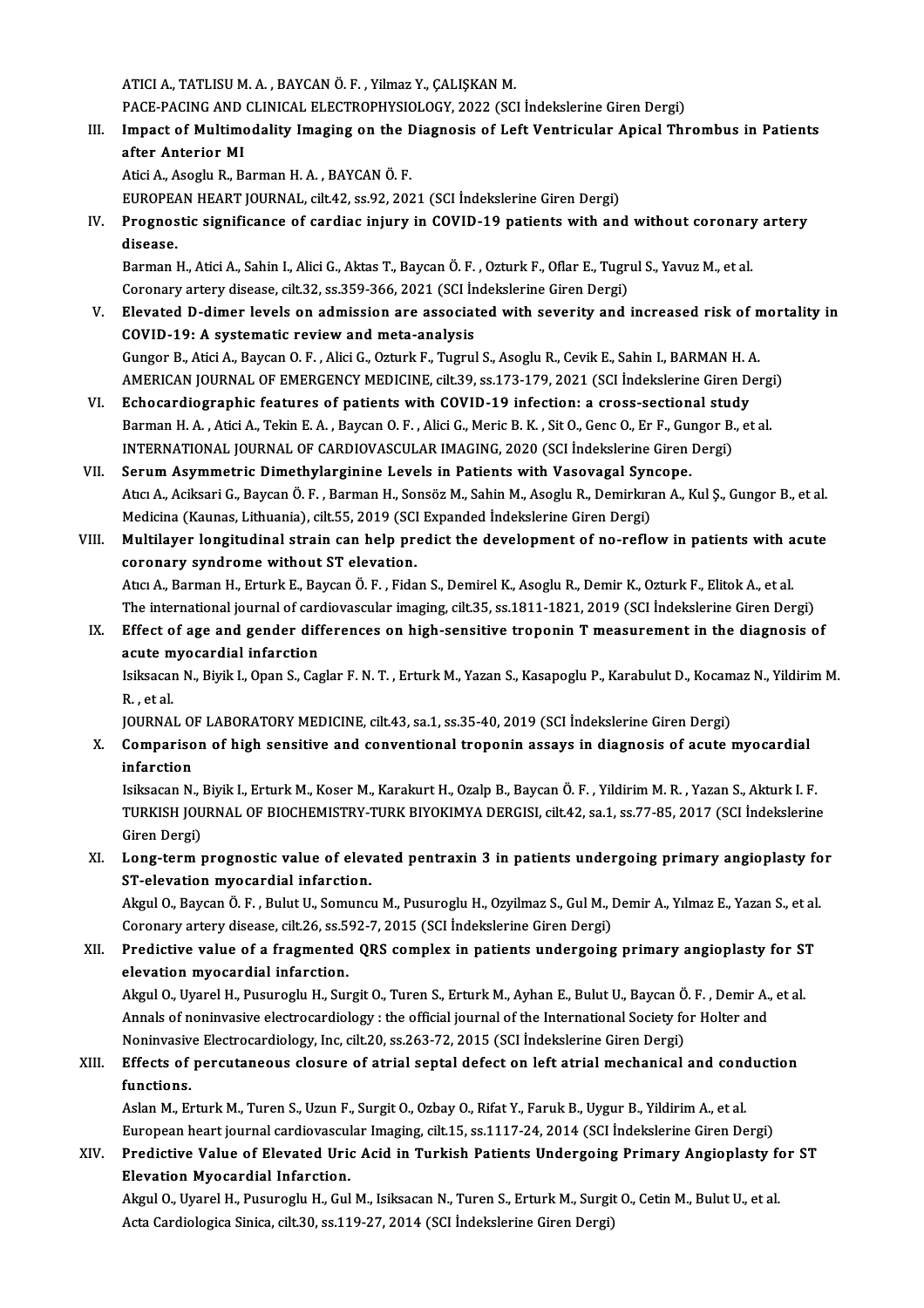- XV. The short-term outcomes of MitraClip implantation:. single-center experience in Turkey<br>Alroy H. H. Hely N. Alroy H. Baycan Ö. E. Erturk M. Eksik A. Gul M. Binbas E. B. Erel M. K. Bakin L. The short-term outcomes of MitraClip implantation:. single-center experience in Turkey<br>Aksu H. U. , Uslu N., Aksu H., Baycan Ö. F. , Erturk M., Eksik A., Gul M., Binbas F. B. , Erol M. K. , Bakir I<br>TURK COCUS KALR DAMAR CE TURK GOGUS KALP DAMAR CERRAHISI DERGISI-TURKISH JOURNAL OF THORACIC AND CARDIOVASCULAR<br>SURGERY, cilt.22, sa.1, ss.43-49, 2014 (SCI İndekslerine Giren Dergi) Aksu H. U., Uslu N., Aksu H., Baycan Ö. F., Erturk M., Eksik A., Gul M., Binbas F. B., Erol M. K., Bakir I. TURK GOGUS KALP DAMAR CERRAHISI DERGISI-TURKISH JOURNAL OF THORACIC AND CARDIOVASCULAR<br>SURGERY, cilt.22, sa.1, ss.43-49, 2014 (SCI Indekslerine Giren Dergi)<br>XVI. Predictive value of elevated D-dimer in patients undergoing
- myocardial infarction. Predictive value of elevated D-dimer in patients undergoing primary angioplasty for ST elevanty<br>myocardial infarction.<br>Akgul O., Uyarel H., Pusuroglu H., Gul M., Isiksacan N., Turen S., Erturk M., Surgit O., Cetin M., Bulu

**myocardial infarction.**<br>Akgul O., Uyarel H., Pusuroglu H., Gul M., Isiksacan N., Turen S., Erturk M., Surgit O., Cetin M., Bulut U., et al.<br>Blood coagulation &amp; fibrinolysis : an international journal in haemostasis an Akgul O., Uyarel H., Pusuroglu H., Gul<br>Blood coagulation &amp; fibrinolysis<br>2013 (SCI İndekslerine Giren Dergi)<br>Prodistive value of elevated syst Blood coagulation & fibrinolysis : an international journal in haemostasis and thrombosis, cilt.24, ss.704-10,<br>2013 (SCI İndekslerine Giren Dergi)<br>XVII. Predictive value of elevated cystatin C in patients undergoing pr

2013 (SCI Indekslerine G<br>Predictive value of ele<br>myocardial infarction.<br>Algul O. Uvarel H. Excels Predictive value of elevated cystatin C in patients undergoing primary angioplasty for ST-ele<br>myocardial infarction.<br>Akgul O., Uyarel H., Ergelen M., Pusuroglu H., Gul M., Turen S., Bulut U., Baycan Ö. F. , Ozal E., Cetin

myocardial infarction.<br>Akgul O., Uyarel H., Ergelen M., Pusuroglu H., Gul M., Turen S., Bulut U., Baycan Ö. F. , Ozal E., Cetin M., et al.<br>Journal of critical care, cilt.28, 2013 (SCI İndekslerine Giren Dergi) Akgul O., Uyarel H., Ergelen M., Pusuroglu H., Gul M., Turen S., Bulut U., Baycan Ö. F. , Ozal E., Cetin M., et al.<br>Journal of critical care, cilt.28, 2013 (SCI İndekslerine Giren Dergi)<br>XVIII. Prognostic value of elevated

Journal of critical care, cilt.28, 2013 (SCI)<br>Prognostic value of elevated mean<br>ST-elevation myocardial infarction.<br>Algul O. Uranel H. Busuneglu H. Gul M. Prognostic value of elevated mean platelet volume in patients undergoing primary angioplas<br>ST-elevation myocardial infarction.<br>Akgul O., Uyarel H., Pusuroglu H., Gul M., Isiksacan N., Turen S., Erturk M., Surgit O., Cetin

ST-elevation myocardial infarction.<br>Akgul O., Uyarel H., Pusuroglu H., Gul M., Isiksacan N., Turen S., Erturk M., Surgit O., Cetin M., Bulut U., et al.<br>Acta cardiologica, cilt.68, ss.307-14, 2013 (SCI İndekslerine Giren De

### Diğer Dergilerde Yayınlanan Makaleler

- I. Catheter-basedmanagement of a catheterization related stroke KUL Ş., TATLISU M. A., Yilmaz Y., BAYCAN Ö. F., ÇALIŞKAN M. NORTHERNCLINICSOF ISTANBUL, cilt.7, sa.5, ss.519-522,2020 (ESCI İndekslerineGirenDergi)
- II. The Impact of Plasma Glucose Levels on In-Hospital and Long-Term Mortality in Non-Diabetic Patients with ST-Segment Elevation Myocardial Infarction Patients The Impact of Plasma Glucose Levels on In-Hospital and Long-Term<br>Patients with ST-Segment Elevation Myocardial Infarction Patients<br>TATLISU M. A. , KAYA A., Keskin M., BAYCAN Ö. F. , Kayapinar O., ÇALIŞKAN M.<br>KONURALE TIP D KONURALP TIP DERGISI, cilt.12, sa.1, ss.55-60, 2020 (ESCI İndekslerine Giren Dergi)<br>Serum prolidase activity in patients with cardiac syndrome X TATLISU M. A., KAYA A., Keskin M., BAYCAN Ö. F., Kayapinar O., ÇALIŞ<br>KONURALP TIP DERGISI, cilt.12, sa.1, ss.55-60, 2020 (ESCI İndekslerin<br>III. Serum prolidase activity in patients with cardiac syndrome X<br>Acileari C. Demir
- KONURALP TIP DERGISI, cilt.12, sa.1, ss.55-60, 2020 (ESCI İndekslerine Giren Dergi)<br>Serum prolidase activity in patients with cardiac syndrome X<br>Aciksari G., Demir B., Uygun T., Gedikbasi A., Kutlu O., ATICI A., BAYCAN Ö. Serum prolidase activity in patients with cardiac syndrome X<br>Aciksari G., Demir B., Uygun T., Gedikbasi A., Kutlu O., ATICI A., BAYCAN Ö. F. , Kocak M., KUL Ș.<br>NORTHERN CLINICS OF ISTANBUL, cilt.7, sa.5, ss.471-477, 2020 ( NORTHERN CLINICS OF ISTANBUL, cilt.7, sa.5, ss.471-477, 2020 (ESCI Indekslerine Giren Dergi)
- IV. Lipid profile, atherogenic indices, and their relationship with epicardial fat thickness and carotid Lipid profile, atherogenic indices, and their relationship with epicardial fat thickness and carotid<br>intima-media thickness in celiac disease<br>Caliskan Z., Demircioglu K., Sayar S., Kahraman R., Caklili O., Ozcan F. B. , Ko i<mark>ntima-medi</mark><br>Caliskan Z., De<br>ÇALIŞKAN M.<br>NOPTHEPN C Caliskan Z., Demircioglu K., Sayar S., Kahraman R., Caklili O., Ozcan F. B. , Kostek O., BAYCAN Ö. F. ,<br>ÇALIŞKAN M.<br>NORTHERN CLINICS OF ISTANBUL, cilt.6, sa.3, ss.242-247, 2019 (ESCI İndekslerine Giren Dergi)<br>Correlations CALISKAN M.<br>NORTHERN CLINICS OF ISTANBUL, cilt.6, sa.3, ss.242-247, 2019 (ESCI İndekslerine Giren Dergi)<br>V. Correlations between hematological indicators and other known markers in acute coronary<br>syndromes
- NORTHERN<br>Correlation<br>syndromes<br>Ertürk M. Tu V. Correlations between hematological indicators and other known markers in acute coronary<br>syndromes<br>Ertürk M., Turhan Caglar F. N. , Bıyık I., Işıksaçan N., Yazan S., Yıldırım M. R. , Baycan Ö. F.

<mark>syndromes</mark><br>Ertürk M., Turhan Caglar F. N. , Bıyık I., Işıksaçan N., Yazan S., Yıldırım M. R. , Baycan Ö. F.<br>e-journal of cardiovascular medicine, cilt.5, sa.4, ss.67-74, 2017 (Diğer Kurumların Hakemli Dergileri)<br>C.B.A.C.E

Ertürk M., Turhan Caglar F. N. , Bıyık I., Işıksaçan N., Yazan S., Yıldırım M. R. , Baycan Ö. F.<br>e-journal of cardiovascular medicine, cilt.5, sa.4, ss.67-74, 2017 (Diğer Kurumların Hakemli Dergileri)<br>VI. GRACE and TIMI sc e-journal of cardiovascular medicine, cil<br>GRACE and TIMI scores in predictin<br>ST elevation myocardial infarction<br>Öner E. Görgülü S. Algu H. Baycan Ö. E GRACE and TIMI scores in predicting the exte<br>ST elevation myocardial infarction<br>Öner E., Görgülü Ş., Aksu H., Baycan Ö. F. , Ertürk M.<br>Disle T:n Dergisi, silt 42, sa 2, sa 170, 174, 2015 (Hal

ST elevation myocardial infarction<br>Öner E., Görgülü Ş., Aksu H., Baycan Ö. F. , Ertürk M.<br>Dicle Tıp Dergisi, cilt.42, sa.2, ss.170-174, 2015 (Hakemli Üniversite Dergisi)

#### Kitap & Kitap Bölümleri

I. periferik vasküler hastalık/periprosedürel antitrombotik tedavi p <del>ox kkup</del><br>periferik v:<br>Baycan Ö. F.<br>patefizyeleji

Baycan Ö. F.<br>patofizyolojiden tedaviye trombokardiyoloji, İbrahim Halil Tanboğa, Editör, Nobel Yayın Dağıtım, İstanbul, ss.142-